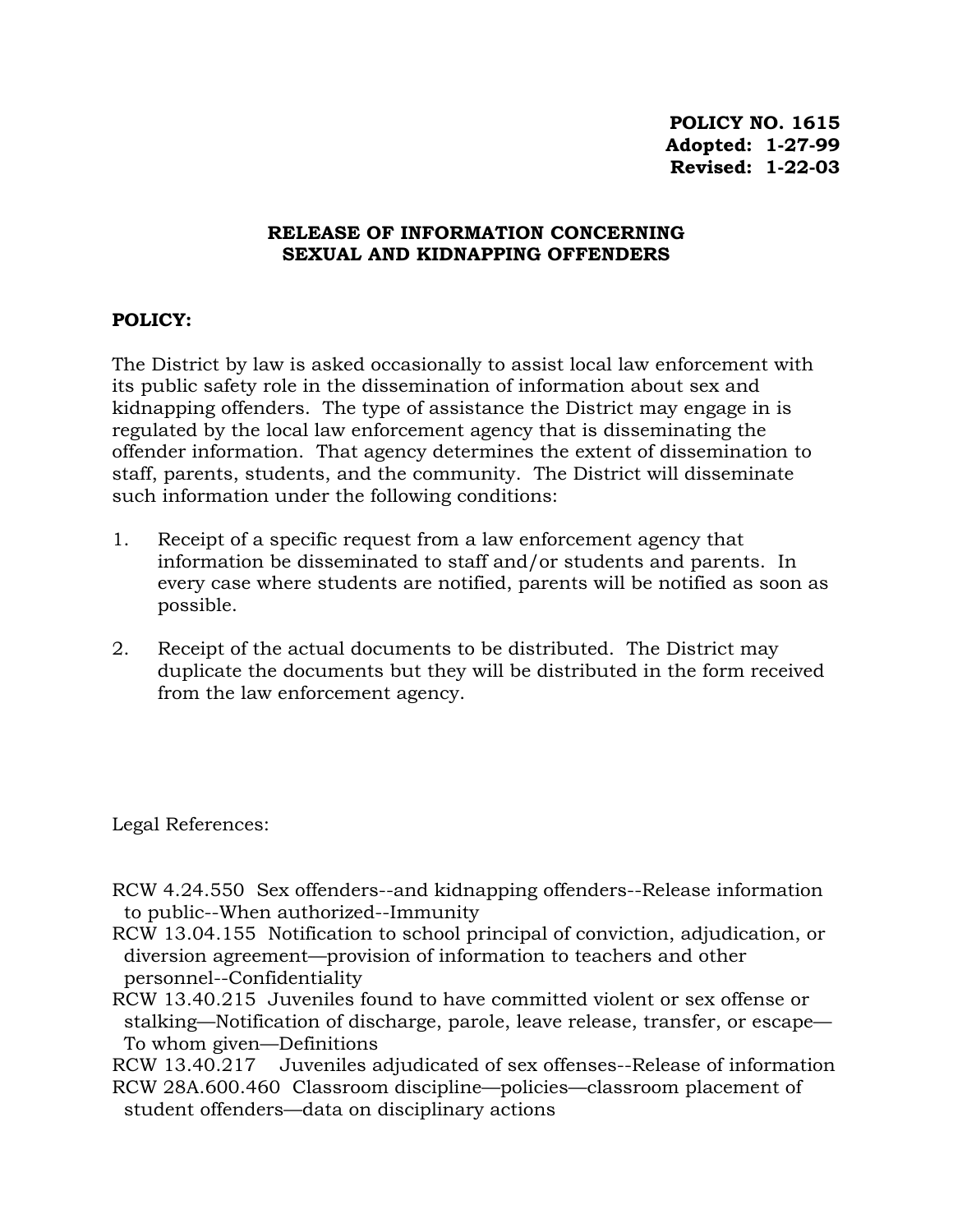## **RELEASE OF INFORMATION CONCERNING SEXUAL AND KIDNAPPING OFFENDERS**

## **PROCEDURES:**

- 1. In general, notification to schools by local law enforcement agencies of information affecting the safety and welfare of students shall be reported to the Community Services Office for review and possible dissemination immediately**.**
- 2. All information regarding kidnapping or registered sex offenders or related incidents involving students shall be reported to the Community Services Office promptly**.**
- 3. When such information has been reported by a law enforcement agency, the Community Services Office will:
	- Work with the agency in obtaining its official release of information on the offender.
	- Regarding a registered sex offender**,** ascertain if the offender is categorized as a Level 1, 2 or 3. Level 1 is not considered a public risk and information is confidential unless directed otherwise by the law enforcement agency. Level 2 generally means that there is a moderate risk to public safety. Level 3 means there is a substantial risk. Dissemination of information regarding a registered sex offender shall be as prescribed by the law enforcement agency. Absent specific directives to the contrary, dissemination shall be as follows:
	- Level 1 and 2 Offenders: Inform school principals and the Director of Transportation. Information will be shared with building staff and district bus drivers on a need-to-know basis.
	- Level 3 Offenders: Inform school principals and the Director of Transportation. Information will be shared with building staff and district bus drivers. The Community Services Office will disseminate information as directed by the law enforcement agency and in compliance with RCW 4.24.550. Teaching staff will work with students on personal safety issues and information deemed necessary.
- 4. If a registered sex offender has a child/children attending school in the Lake Stevens School District, the principal will implement a plan to monitor the offender's presence when on campus. Additionally, the child's teachers, counselor, nurse, and psychologists will be notified and as a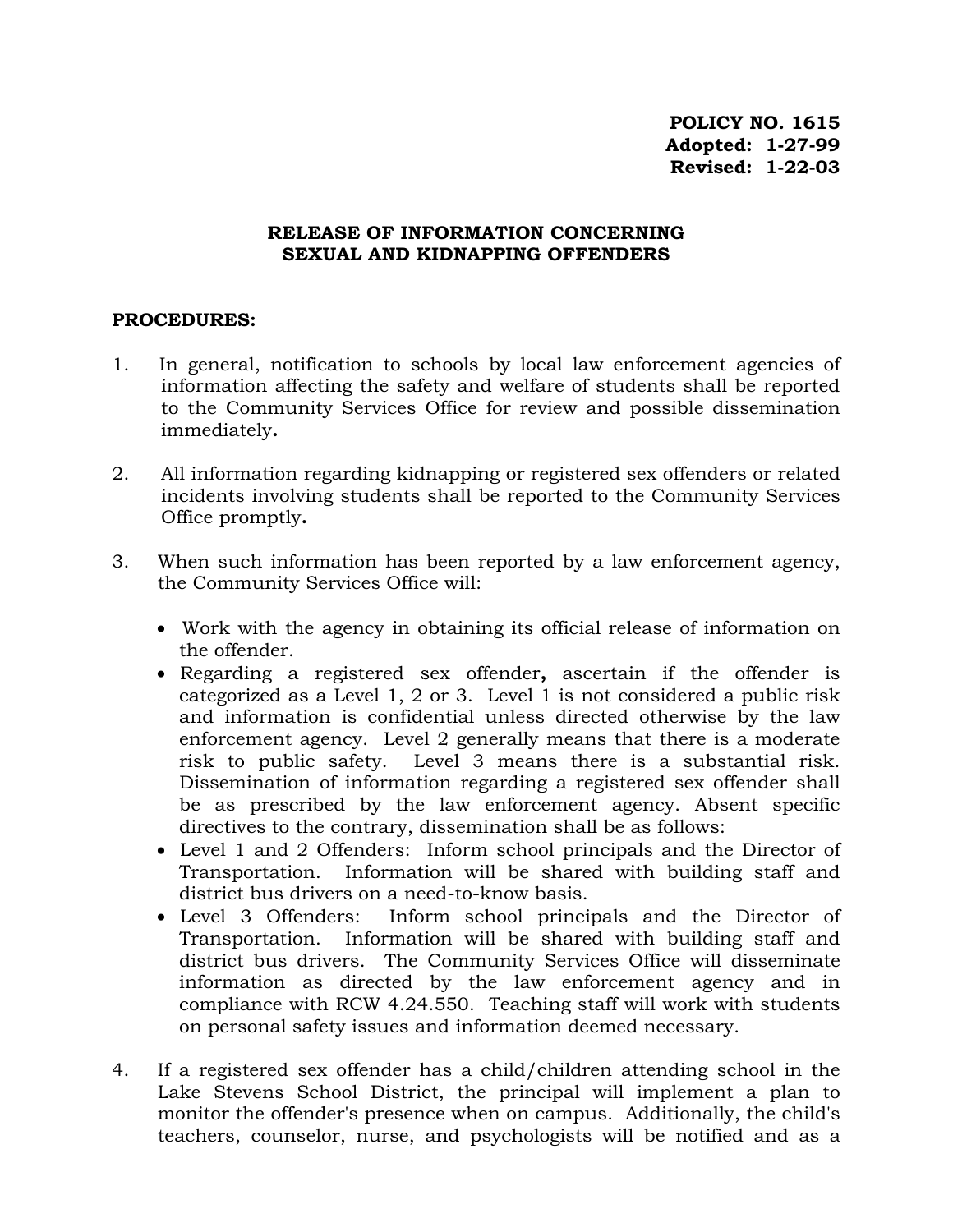team will monitor the child's behavior and work together for the benefit of the child's well being.

- 5. Calls regarding incidents of concern about the students' safety while coming to or going home from school will be directed to the Community Services Office for decisions regarding dissemination of public information, i.e., (1) ascertain facts and determine whether the situation warrants alerting any, some, or all of the schools and (2) respond to all media inquiries.
- 6. Registered Juvenile Sex Offender Bulletins (Level 2 and Level 3) are available as permitted by local law enforcement agency directive for public review upon request at Lake Stevens High School (Principal's Office) and the Educational Service Center (Community Services Office). A sign-in log will be kept as a record. Log and bulletins must be in a secure location. Middle School student and parent access to Registered Juvenile Sex Offender Information Bulletins can be accessed at the law enforcement agency offices or the Educational Service Center (Community Services Office).
- 7. Students attending Lake Stevens schools who are registered sex offenders will have a specific intake process as defined below.

Lake Stevens School District Notice Procedures for Students Registered as Level 2 or 3 Sex Offenders

- A. The Lake Stevens School District Community Services Office receives Registered Sex Offender Information Bulletins from a local law enforcement agency*.*
- B. The Lake Stevens School District Community Services Office distributes these bulletins as directed to building administrators, and the Transportation Custodial/Grounds, Maintenance Departments, and Director of Student Services.
- C. Building administrators make bulletins available to all appropriate employees at work group staff meetings (i.e., teachers, paraprofessionals, secretaries, food services, and custodians).
- D. Building administrators coordinate an "intake" meeting to develop an appropriate program placement and supervision plan for the student designed around the specific issues presented in the bulletin.
	- 1. This plan should identify support resources within and outside of the school.
	- 2. The meeting may involve counselors, the School Resource Officer, teachers, administrators, and other relevant district personnel or juvenile justice personnel, student, and parents/guardians.
	- 3. The counseling staff "flags" the student's schedule so that staff who have teaching and supervision responsibility are made aware of